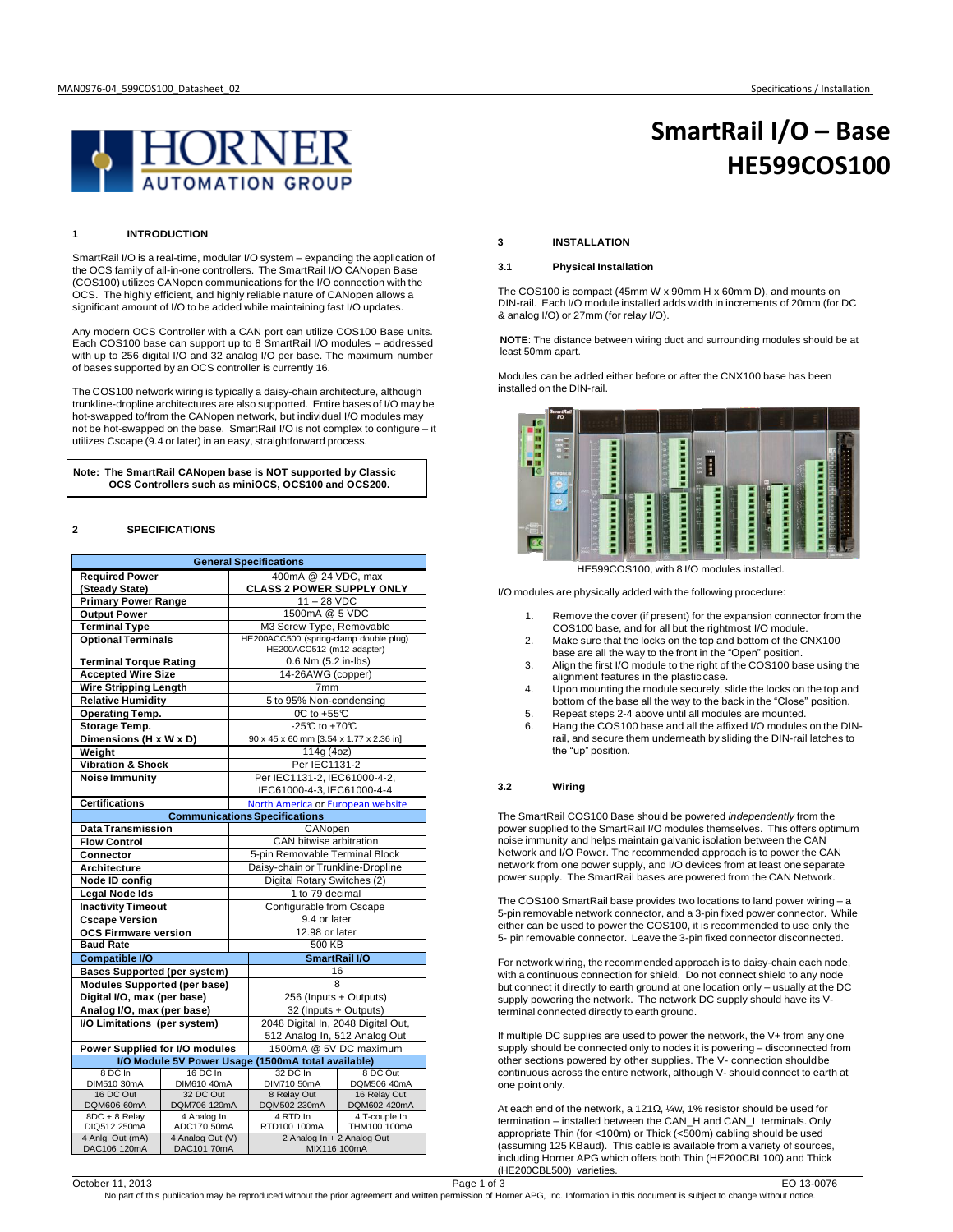# **3.3 Software Configuration**

Each SmartRail COS100 Base is configured from Cscape, under "Hardware Configuration". Cscape 9.4 or later is required, and OCS firmware version 12.98 or later is required. The following is the general configuration procedure.

- 1. In Cscape, select "Hardware Configuration".<br>2. Ensure that the OCS controller to be used in
- Ensure that the OCS controller to be used in the application has been
- selected. 3. Select the "CAN1 CANopen I/O" Tab.
- 
- 4. Click the "Add" Button<br>5. Select "HE599COS100 Select "HE599COS100" in the SmartRail tab
- 6. Click the "OK" button. The following dialog will open:

| <b>Configure SmartRail</b>         |                        | $\times$                                                                                  |
|------------------------------------|------------------------|-------------------------------------------------------------------------------------------|
| Base Name                          |                        |                                                                                           |
| Network ID:<br>I1                  |                        |                                                                                           |
| <b>Status Register</b>             | Name:                  | $16-817 \times 2$                                                                         |
| Digital Inputs Start               | Name:                  | $+80$ $\times 16$                                                                         |
| Digital Outputs Start              | Name:                  | $+$ and $\times 16$                                                                       |
| Analog Inputs Start                | Name:                  | 16-BIT                                                                                    |
| Analog Outputs Start               | Name:                  | 16-BIT                                                                                    |
| - Timeout<br>1000<br>Comm Timeout: | mSec (40 mS - 255 Sec) | Maximum time I/O or controller will wait to<br>indicate / act on a communication timeout. |
|                                    |                        | Cancel<br>OK                                                                              |

*Base Name* – any descriptive text (up to 15 characters) *Network ID* – unique CAN ID (1-79 decimal) *Status Register* – Location where two consecutive words are reported *Digital Inputs / Digital Outputs / Analog Inputs / Analog Outputs Start* – starting locations for each type of I/O for that base. *Comm Timeout* – Maximum amount of time the COS100 or OCS will wait to act on a communications timeout (40 to 255000 milliseconds)

7. Having entered the required information (above), click "OK". At this point, the following Hardware Configuration dialog will appear:



- 8. Now up to 8 modules can be added via the "Add Module" button. As I/O modules are added the Input Map, Output Map, and Current Draw are updated, showing the accumulated I/O Module Information. More details regarding each module can be viewed via the "More Info" button.
- 9. Right clicking on an I/O module will allow detailed configuration to be performed, as follows:
	- a. Digital Input modules can be configured to update on a change of state (typical) or periodically (rare). Input filtering can also be adjusted from the default of 1mS.
	- b. Digital Output modules can optionally be configured to hold last state (in groups of 8) in Stop/Idle mode.
	- c. Analog Input modules can be configured with an update rate of 10mS to 255 seconds. Analog Inputs also have configurable
	- data type and range which varies by module type. d. Analog Output modules have configurable type and range, and also can have Stop/Idle behavior adjusted to Hold Last State, or go to Minimum (default), Medium or Maximum value.
- Press "OK" to complete the process.

## **3.4 Troubleshooting**

The two primary tools for troubleshooting the SmartRail I/O are the LED indicators and the COS100 Base Status Registers – assigned during Cscape configuration.

# **3.4.1 LED Indicators**

During normal operation, the RUN, MS & NS LEDs will be solid green, and the I/O LED will not be illuminated.

| LED                              | <b>State</b>          | <b>Meaning</b>                                        |  |
|----------------------------------|-----------------------|-------------------------------------------------------|--|
| <b>RUN</b><br>(Power)            | Off                   | Base Unit is powered down                             |  |
|                                  | Solid Green           | Base Unit is powered up                               |  |
| 1/O<br>(1/O)<br>System)          | Solid Red             | I/O interface power-on-self-test failed               |  |
|                                  | <b>Blinking Red</b>   | I/O Module error detected (IOE n status bit On)       |  |
|                                  | Off                   | I/O Modules are running normally                      |  |
| <b>MS</b><br>(Main<br>System)    | Solid Red             | Power-on-self-test failed                             |  |
|                                  | <b>Blinking Red</b>   | Configuration mismatch error (CME n status bit On)    |  |
|                                  | <b>Blinking Green</b> | Waiting to be configured (NO CFG status bit On)       |  |
|                                  | Solid Green           | Base Unit is running normally                         |  |
| <b>NS</b><br>(Network<br>System) | Solid Red             | Network Ack or Duplicate ID test failed               |  |
|                                  | <b>Blinking Red</b>   | Network ID test failed                                |  |
|                                  | <b>Blinking Green</b> | Network Life Timeout expired (LIFE ERR status bit On) |  |
|                                  | Solid Green           | Network is running normally                           |  |

## **3.4.2 Status Registers**

11.

Horner OCS controllers support network health and individual device status registers that may offer specific information beyond what the LEDs on the HE599COS100 can provide.

For those using a Horner OCS as CANOpen master to the HE599COS100 please refer to the Cscape software Help file under 'Networking and Communications' for information on status registers and for additional CANOpen network information

# **3.4.3 Common Troubleshooting Steps**

- Verify that the baud rate is set to 500 kBaud. Bit 4 of the first CANOpen status register will be ON.
- Check the CAN network cable by measuring across one of the termination resistors. The measurement should be -60 $\Omega$  if both termination resistors are in place.
- Make sure that the correct ID is set on the unit's network DIP switches